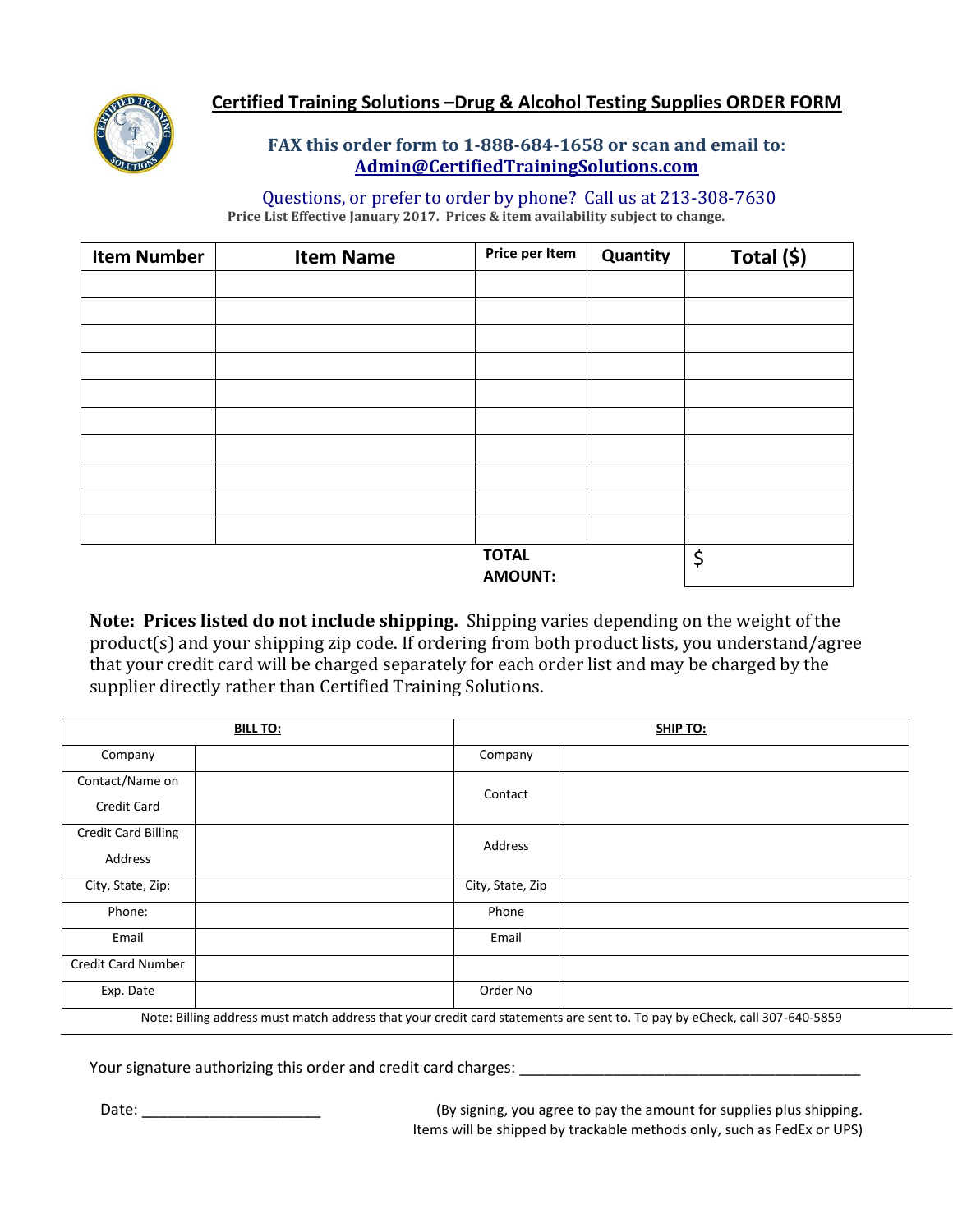| <b>PRODUCT NAME</b>                          | <b>PRICE \$</b>                    | <b>ITEM NUMBER</b> | <b>DESCRIPTION</b>                             |
|----------------------------------------------|------------------------------------|--------------------|------------------------------------------------|
| Alco-Screen 02 <sup>®</sup>                  | 44.00 per box                      | OSTAS02            | Box of 24 tests                                |
| Alco-Screen 02 <sup>®</sup> Control Solution | 40.00 for 2                        | OSTAS02co          | Positive & negative                            |
|                                              | bottles                            |                    | control; 4mL each                              |
| Oratect ® Saliva Test (6-panel)              | 279.00 per box                     | <b>OSTorat</b>     | Box of 25 tests                                |
| Intect 7 <sup>®</sup> Adulteration Strips    | 28.00 per bottle                   | <b>OSTint</b>      | Bottle of 25 strips/tests                      |
| 12-panel Saliva Drug Test - Healgen          | 160.00 per box                     | OST12sal           | Box of 25 tests                                |
| (tests for AMP, BAR, BUP, BZO, COC,          |                                    |                    |                                                |
| MET, MED, MDMA, OPI, OXY, PCP, THC)          |                                    |                    |                                                |
| <b>Stat-Blue Tablets</b>                     | 21.00 per bottle                   | OSTstat            | Bottle of 100 tablets                          |
| 12-Panel Dip Test                            | 121.00 per box                     | OST12pdip          | Box of 25 dip tests                            |
| 12-Panel Collection Cup/Test                 | 149.75 per box                     | OST12cup           | Box of 25 test cups                            |
| QuickTox 8 Panel Dip Test (QT44)             | 125.00 per box                     | OSTQT44            | Box of 25 dip tests                            |
| QuickTox 9 Panel Dip Test (QT52)             | 135.50 per box                     | OSTQT52            | Box of 25 dip tests                            |
| QuickTox 9 Panel Dip Test (QT52A)            | 147.00 per box                     | OSTQT52A           | Box of 25 dip tests                            |
| QuickTox 11 Panel Dip Test (QT70)            | 168.00 per box                     | OSTQT70            | Box of 25 dip tests                            |
| QuickTox 11 Panel Dip Test (QT70A)           | 174.00 per box                     | OSTQT70A           | Box of 25 dip tests                            |
| QuickTox 12 Panel Dip Test (QT80)            | 175.00 per box                     | OSTQT80            | Box of 25 dip tests                            |
| TOX CUP 5 Panel PT11                         | 111.00 per box                     | OSTPT11            | Box of 25 test cups                            |
| TOX CUP 7 Panel HT21                         | 135.00 per box                     | OSTHT21            | Box of 25 test cups                            |
| K-2 Spice Test                               | 87.50 per box                      | OSTK <sub>2</sub>  | Box of 25 tests                                |
| Gloves, Latex-free                           | 15.00 per box                      | OSTglov            | 100 gloves per box,                            |
|                                              |                                    |                    | indicate size (S,M,L)                          |
| <b>Collection Cups with temperature</b>      | 16.25 per bag                      | OSTctemp           | Bag of 25 cups                                 |
| strip                                        |                                    |                    |                                                |
| Collection Cups without temperature          | 15.00 per bag                      | OSTccup            | Bag of 25 cups                                 |
| strip                                        |                                    |                    |                                                |
| Carefull Catch Extender Wand                 | \$96 per box of 100                |                    | Shipping:                                      |
|                                              | or \$235 per box of<br>250 devices |                    | Case of 100 - \$15.95<br>Case of 250 - \$20.95 |

**See [www.CertifiedTrainingSolutions.com](http://www.certifiedtrainingsolutions.com/) for descriptions and pictures of items.**

### **Product List #2**

To bring you the best prices, the following items are sourced from a separate distributor. When ordering these items, a separate charge will be run on your credit card for both the items ordered and shipping of the items (in addition to any items & shipping charges from product list #1).

| <b>PRODUCT NAME</b>                 | <b>PRICE \$</b> | <b>ITEM NUMBER</b> | <b>DESCRIPTION</b>       |
|-------------------------------------|-----------------|--------------------|--------------------------|
| Alcohol Testing Forms (ATFs) - DOT  | 19.95           | 084-12             | 100-pack of DOT ATFs     |
| 3-part forms                        |                 |                    |                          |
| Alcohol Testing Forms (ATFs) – non- | 19.95           | 084-13             | 100-pack of non-DOT ATFs |
| DOT 3-part forms                    |                 |                    |                          |

**To order, contact Certified Training Solutions at 307-640-5859 or email: [Admin@CertifiedTrainingSolutions.com](mailto:Admin@CertifiedTrainingSolutions.com)**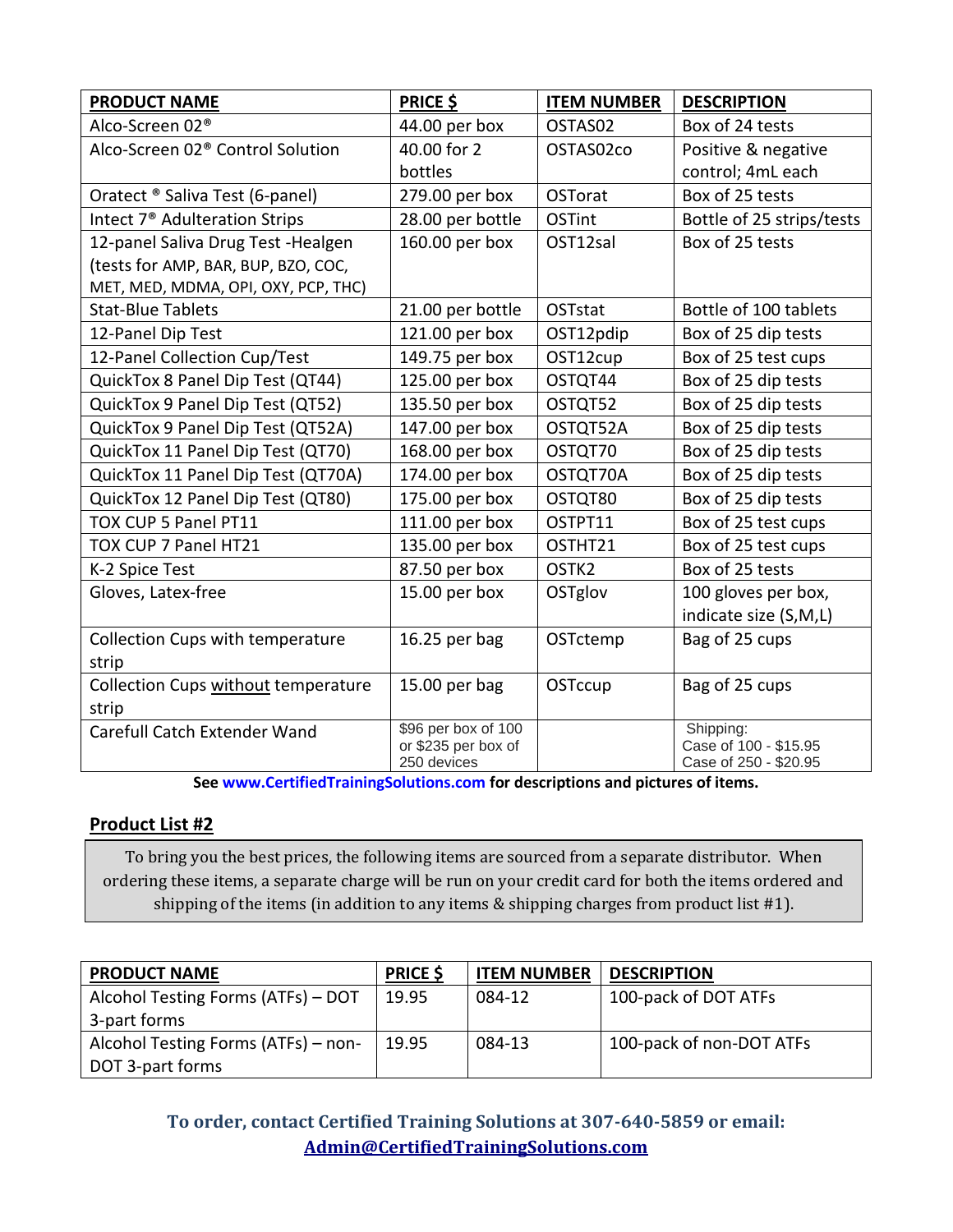| Tamper-evident Tape (yellow)                                                             | 20.50    | 084-14                      | Box of 2 rolls (0.5" x 80' per roll)                           |  |  |  |
|------------------------------------------------------------------------------------------|----------|-----------------------------|----------------------------------------------------------------|--|--|--|
| Dry Gas Tanks Available in concentration of (%) 0.030, 0.038, 0.040, 0.050, 0.080, 0.100 |          |                             |                                                                |  |  |  |
| Dry Gas Tank, 34 Liter                                                                   | 123.00   | Indicate value in<br>item # | Calibration/Accuracy Check Gas Tank<br>for approved EBTs       |  |  |  |
| Dry Gas Tank, 105 Liter                                                                  | 130.00   | Indicate value in item<br># | Calibration/Accuracy Check Gas Tank for<br>approved EBTs       |  |  |  |
| Push Button Regulator w/adaptor                                                          | 115.00   | RegAdp                      | 1.5 LPM regulator for use w/dry                                |  |  |  |
| cone                                                                                     |          |                             | gas tanks                                                      |  |  |  |
| <b>JUPITER ALCOVISOR &amp; SUPPLIES</b>                                                  |          |                             |                                                                |  |  |  |
| <b>Jupiter Alcovisor Mouthpieces</b>                                                     | 33.00    | 465-01                      | 100 per bag                                                    |  |  |  |
| Jupiter Thermal Printer Paper                                                            | 10.00    | 465-08                      | 4 Rolls                                                        |  |  |  |
| <sup>1</sup> Jupiter DOT Kit #3                                                          | 1,695.00 | 465-DOT3                    | See below <sup>1</sup>                                         |  |  |  |
| <sup>2</sup> Jupiter DOT Kit #2                                                          | 1,450.00 | 465-DOT2                    | See below <sup>2</sup>                                         |  |  |  |
| <sup>3</sup> Jupiter w/built-in printer, DOT<br>NHTSA EBT DOT Kit #1                     | 1,395.00 | 465-DOT1                    | See below <sup>3</sup>                                         |  |  |  |
| Large Jupiter carrying case-<br>upgraded w/insert for gas tank                           | 99.00    | 465-02                      | Larger case to hold Jupiter, gas<br>tank, regulator & supplies |  |  |  |

#### **MARK V ALCOVISOR & SUPPLIES**

Jupiter carry case insert | 23.00 | 465-02-01 | replacement foam insert for case Jupiter Extended Warranty; 1-year 199.00 923-PAS Must be purchased before original

Jupiter Re-certification (under warranty) 259.00 928-PAS | Includes extended 2-yr warranty &

Jupiter Re-certification

(without warranty)

manufacturer 1-yr warranty expires

bring device back up to factory specs.

bring device back up to factory specs.

359.00 929-PAS | Includes extended 2-yr warranty &

| Mark V Mouthpieces                             | 25.00    | 455-01   | 100 per bag                                                                                                                             |
|------------------------------------------------|----------|----------|-----------------------------------------------------------------------------------------------------------------------------------------|
| Thermal Printer Paper for Mark V               | 10.00    | 455-08   | 4 Rolls                                                                                                                                 |
| Mark V DOT Kit #3                              | 1,195.00 | 455-DOT3 | (Inc: Lg case w/dry gas insert, DOT Pkg<br>access, dry gas tank & regulator, 100 addtl<br>Mthpcs, 100 ea DOT & NonDOT Forms, TE<br>Tape |
| Mark V DOT Kit #2                              | 995.00   | 455-DOT2 | Includes Large case w/dry gas insert, DOT<br>Pkg access, 100 addtl Mthpcs                                                               |
| Mark V DOT Kit #1                              | 895.00   | 455-DOT1 | Basic DOT package: (Includes Regular<br>Case, Thermal Printer)                                                                          |
| Mark V Extended Warranty; 1-year               | 129.00   | 921-PAS  | Must be purchased before original<br>manufacturer 1-yr warranty expires                                                                 |
| Jupiter Re-certification (under warranty)      | 199.00   | 924-PAS  | Includes extended 2-yr warranty &<br>bring device back up to factory specs.                                                             |
| Jupiter Re-certification<br>(without warranty) | 299.00   | 925-PAS  | Includes extended 2-yr warranty &<br>bring device back up to factory specs.                                                             |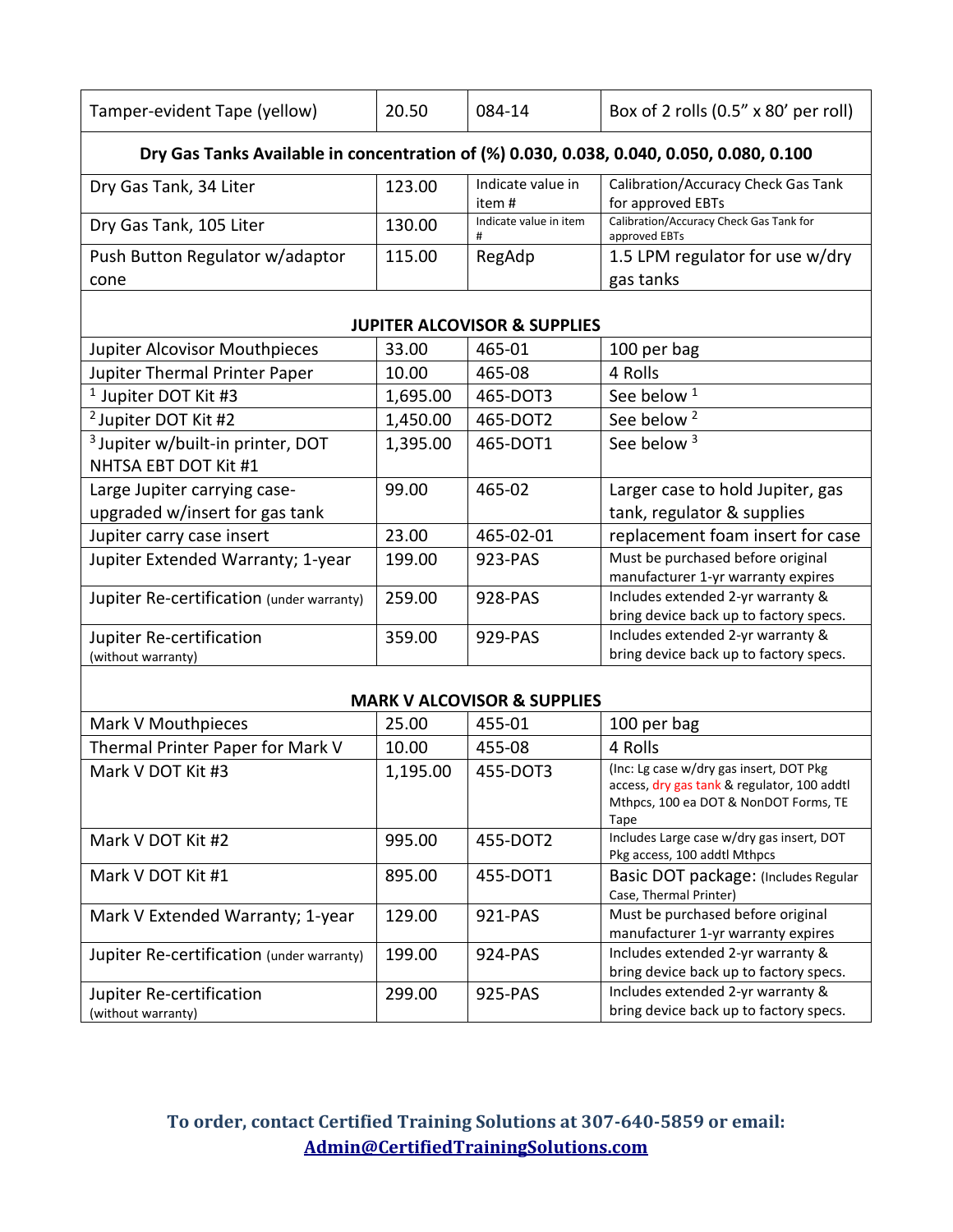| DOT-APPROVED ALCOHOL SCREENING DEVICES (ASDs - BREATH TESTING SCREENERS) |                 |                    |                                                                                               |  |
|--------------------------------------------------------------------------|-----------------|--------------------|-----------------------------------------------------------------------------------------------|--|
| <sup>4</sup> Satellite NHTSA-approved                                    | 129.00<br>435   |                    | Includes Drawstring Pouch, Li-Ion Battery, 2                                                  |  |
| screening device                                                         |                 |                    | USB Cables & 5 Mthpcs                                                                         |  |
| Satellite mouthpieces                                                    | 9.75            | 435-01             | Bag of 50 disposable mouthpieces                                                              |  |
| <sup>4</sup> MARS NHTSA-approved screening                               | 139.00          | 445                | Includes Nylon Pouch, 3 AAA Batteries & 5                                                     |  |
| device                                                                   |                 |                    | <b>Mthpcs</b>                                                                                 |  |
| Mars mouthpieces                                                         | 9.75<br>445-01  |                    | Bag of 50 disposable mouthpieces                                                              |  |
|                                                                          |                 |                    |                                                                                               |  |
|                                                                          | <b>TRAINING</b> |                    | (prices are per person/student)                                                               |  |
| Breath Alcohol Technician (BAT)                                          | 99.99           | <b>BAT</b>         | Component 1/online procedures                                                                 |  |
| Online procedures course                                                 |                 |                    | course only. Does not include                                                                 |  |
|                                                                          |                 |                    | hands-on training                                                                             |  |
| BAT instrument proficiency training                                      | $299.99 -$      | <b>BWB</b>         | Price varies by device. Contact us                                                            |  |
| by webcam                                                                | 499.00          |                    | for pricing on your specific device                                                           |  |
| <b>BAT Train-The-Trainer Training</b>                                    | $600.00 -$      | <b>BTT</b>         | Price varies by device. Contact us                                                            |  |
|                                                                          | 750.00          |                    | for pricing on your specific device                                                           |  |
| <b>Screening Test Technician (STT)</b>                                   | 79.99           | STT1R              | Component 1/online procedures                                                                 |  |
| Online procedures course                                                 |                 |                    | course only. Does not include                                                                 |  |
|                                                                          |                 |                    | hands-on training                                                                             |  |
| STT device proficiency training by                                       | $219.00 -$      | <b>STT-TRNR</b>    | Price varies by device. Contact us for pricing<br>on your specific device- Alco-screen 02 and |  |
| webcam                                                                   | 299.00          |                    | QED = \$219.00. Most breath devices =                                                         |  |
|                                                                          |                 |                    | \$299.00                                                                                      |  |
| Screening Test Technician (STT)                                          | 109.99          | STT <sub>2</sub> T | Component 1/online procedures                                                                 |  |
| Train-The-Trainer Online procedures                                      |                 |                    | course only. Does not include                                                                 |  |
| course                                                                   |                 |                    | hands-on training                                                                             |  |
| Specimen Collector (for DOT drug                                         | 89.99           | COL                | Component 1/online procedures                                                                 |  |
| testing/collections) Online                                              |                 |                    | course only. Does not include                                                                 |  |
| procedures course                                                        |                 |                    | hands-on training                                                                             |  |
| Specimen Collector (for DOT drug                                         | 179.99          | <b>CLT</b>         | Component 1/online procedures                                                                 |  |
| testing/collections) Train-The-                                          |                 |                    | course only. Does not include                                                                 |  |
| Trainer Online procedures course                                         |                 |                    | hands-on training                                                                             |  |
|                                                                          | $250.00 -$      | <b>CWB</b>         | Component 2 via webcam.                                                                       |  |
| Collector proficiency training (mock                                     | 350.00          |                    | Attend scheduled class, or two-or-                                                            |  |
| tests with qualified                                                     |                 |                    | more-at-a-time = \$250 each.                                                                  |  |
| instructor/monitor)                                                      |                 |                    | Private session/one student = \$350.                                                          |  |

For additional Alcovisor supplies (Jupiter, Mark V, Satellite, Mars), please see: <http://www.certifiedtrainingsolutions.com/order-testing-supplies-here.html>

<sup>1</sup> Kit #3 Includes all items from Kit #1 PLUS upgraded/large case w/dry gas insert, dry gas tank & regulator, 100 addtl Mthpcs, 100 ea DOT & Non-DOT Forms, tamper-evident tape-2 rolls per box)

 $^2$  Kit #2 3 Includes all items from Kit #1 PLUS Upgraded/Lg case w/dry gas insert, 100 additional mouthpieces.

# **To order, contact Certified Training Solutions at 307-640-5859 or email: [Admin@CertifiedTrainingSolutions.com](mailto:Admin@CertifiedTrainingSolutions.com)**